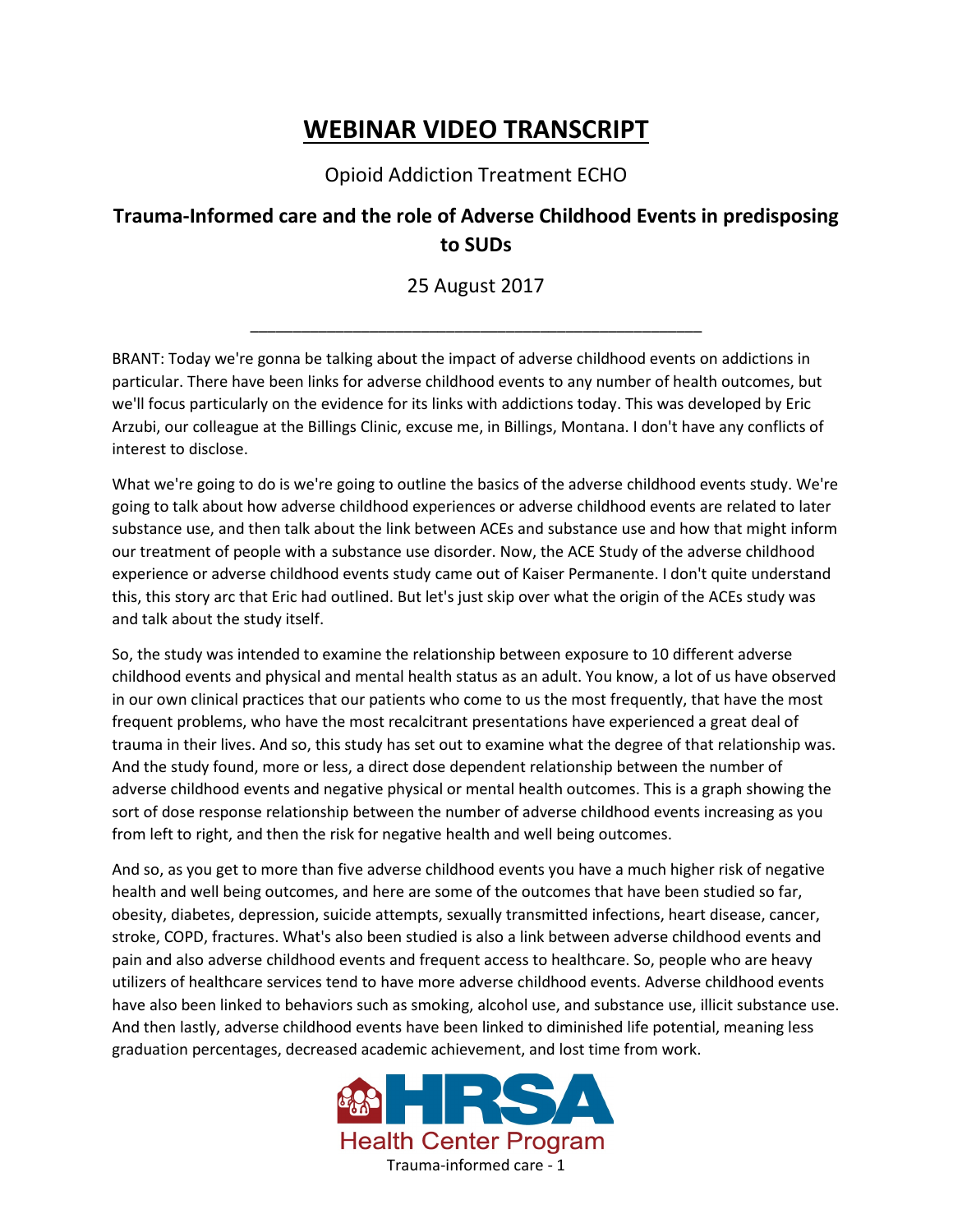So, the ACE Study, the original ACE Study took a look at 10 variables in terms of the adverse childhood events Adverse childhood events were divided up into two forms of, or three forms of abuse, sexual, emotional, and physical, two forms of neglect, which is emotional and physical neglect, and then five forms of family stresses or profound family stresses, stated here as family challenges. So, the child observing the mother being abused, parental separation or divorce, the presence of a mental illness in the household, presence of substance use in the household, and a family member who has been incarcerated. Now, this information was gathered retrospectively from patients at Kaiser Permanente and so there's some limitations to the study in terms of it's a retrospective cohort where people are remembering back to their childhoods and remembering how many of these adverse childhood events that they've had. Nonetheless, this study involves quite a few people, about 10,000 people in each survey wave and the wave two involved a more thorough analysis of the link between ACEs and addiction in particular. And you can see these were cross sectional cohort studies that are looking long, looking retrospectively at ACEs and measuring those against the current health of the person reporting the survey.

Here's the breakdown in terms of percentage of people in these, in this sample who had experienced these various forms of ACEs. So, here's the abuse. So, 11% of the sample experienced emotional abuse. About a third of the sample experienced physical abuse, and about a fifth of the sample experienced sexual abuse and this is, remember, this is in childhood. And here are the exposures to these household challenges. Remember, this is substance abuse in a parent or substance abuse in the household, mental illness in the household. And then 15% experienced emotional neglect and 10% experienced physical neglect. So, all in all most people in the sample had experienced one or more adverse childhood event. Here's the breakdown of adverse childhood events. Only about a third of the sample had not experienced any adverse childhood events, and then you can see this diminishing percentage of people experiencing one, two, or three adverse childhood events and then one in eight of the sample had experienced four or more adverse childhood events.

Now, adverse childhood events lead to negative health outcomes through a variety of hypothesized mechanisms. One of the first things is that the child who's exposed to adverse childhood events has profound disruptions in their development. So, they will experience profound disruptions in their ability to recognize emotions, to communicate emotions, to relate to important figures in their lives, to experience safe relationships, and to self soothe, 'cause we learn how to self soothe through our relationships with our primaryfigures. And so, this impacts the ability for the child to develop socially, emotionally, and cognitively and then these children as they age they reach for things that can help them to regulate their emotions and their emotional pain and they reach for things that are readily available, work fairly quickly, and are not necessarily contingent upon a healthy relationship.

So these are things like substances of abuse, alcohol, tobacco, marijuana, cocaine, et cetera, and also relationships that are unhealthy, relationships that are intense, that are unstable, having impulsive kinds of sexual encounters, multiple sexual partners, and so on. And as we know these health behaviors can go on to result in disease, disability, social problems, and then over time with disease and disability and social problems people experience early death. So, this is the sort of the arc of how this may occur. One of the other things that's interesting about adverse childhood experiences is that high stress in early development can result in changes to the way that our genes are expressed, that shifts our genes, shift

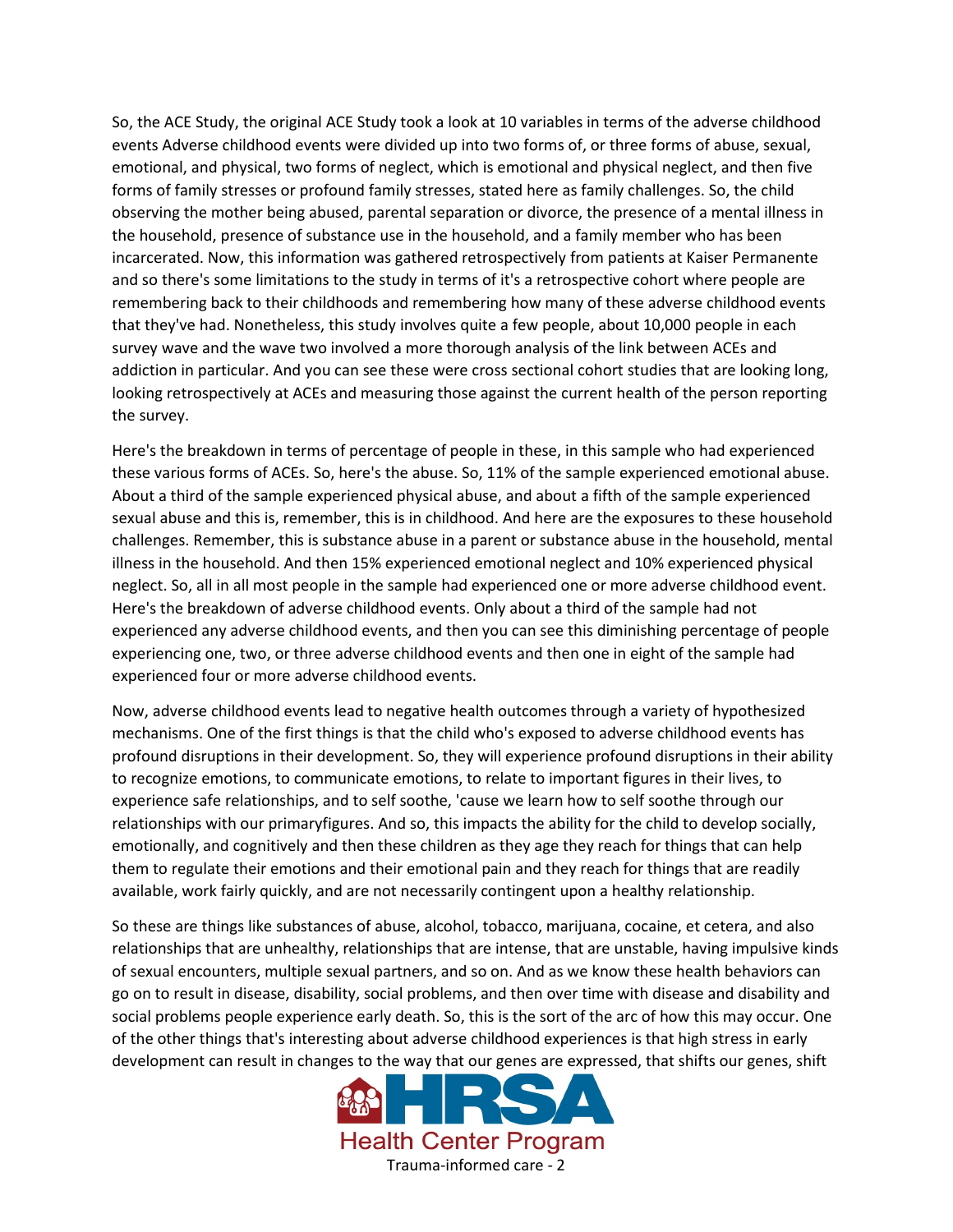our gene expression to the direction of, that is more risky for adverse mental health and physical outcomes. And that patterning, or they call it an epigenetic patterning, can persist even after people have sort of settled down a little bit later in life. So, there's some genetic changes that can occur as well.

So, looking specifically at adverse childhood events and substance use disorder in particular, so, this is the cohort description. So, about equal amounts men and women. They were fairly older in terms, in reference to their recall of their childhood events. So, this is, mean age of in the mid 50s, and this sample from Kaiser Permanente was mostly white and fairly well educated with a very small portion of people who had not graduated from high school and this is one of the main drawbacks of the ACEs Study or one of the main criticisms is that this is a mostly highly privileged sample.

There is a similar type of a study that was done in Chicago from the 1980s and it's still going on now called the Chicago Longitudinal Study that actually looks at adverse childhood events in a sample that is 93% African American and 7% Hispanic, and so, and those results are actually very similar to these results. So, this appears to hold true in other socioeconomic groups. So, here are some concepts that were used in this study. They had asked people about lifetime drug use, drug problems, whether or not they became addicted and whether or not they had parenteral use, and these are the questions that they used to assess these things. Have you ever used street drugs? Have you ever had a problem with street drugs? Have you ever considered yourself addicted to street drugs? Have you ever injected street drugs? Now, obviously these questions were designed to be given in a survey in single questions that would sort of tap into something and they're not as rigorous as we might want to understand definitely whether or not somebody has a substance use disorder or substance dependence, and they didn't really break it down all that well in terms of individual substances of abuse.

So, the mean age of initiation of substance use disorders was about 20 years and this is the breakdown. This is how they categorized this. So, early adolescence is defined as 14 years, middle adolescence 15 to 18 years, and adulthood 19 years and older. Now, of course we all know that adolescence developmentally can extend well into the 20s and sometimes into the 30s depending upon the person you're talking to. And in this study it appeared that these adverse childhood events clustered together. If somebody was exposed to one adverse childhood event then the probability of them having exposure to a second adverse childhood event was 86%, and then, the probability of exposure with two more was 70%. So, these, we see this also repeated in our patients when we're treating patients who have had a history of trauma. It's almost, it's almost like trauma is magnetically attracted to them. They experience more and more traumas, and I think it's because of the perpetuation of trauma related behaviors and trauma related risk behaviors.

So, each of the 10 adverse childhood events increases, increased in a dose response relationship the likelihood of early drug initiation, and the likelihood of lifetime use. So, as you have increased amounts of adverse childhood events you grow in terms of two times to four times increased likelihood of drug initiation 14 years or younger and then also drug initiation at later periods of time and also the likelihood of lifetime drug use. This is very, this is the same thing that I said before. So, the higher your ACE scoregoes the more the impact is on your risk of having illicit drug use during these periods of time, in a dose dependent manner. The initiation during early adolescence had the strongest relationship with

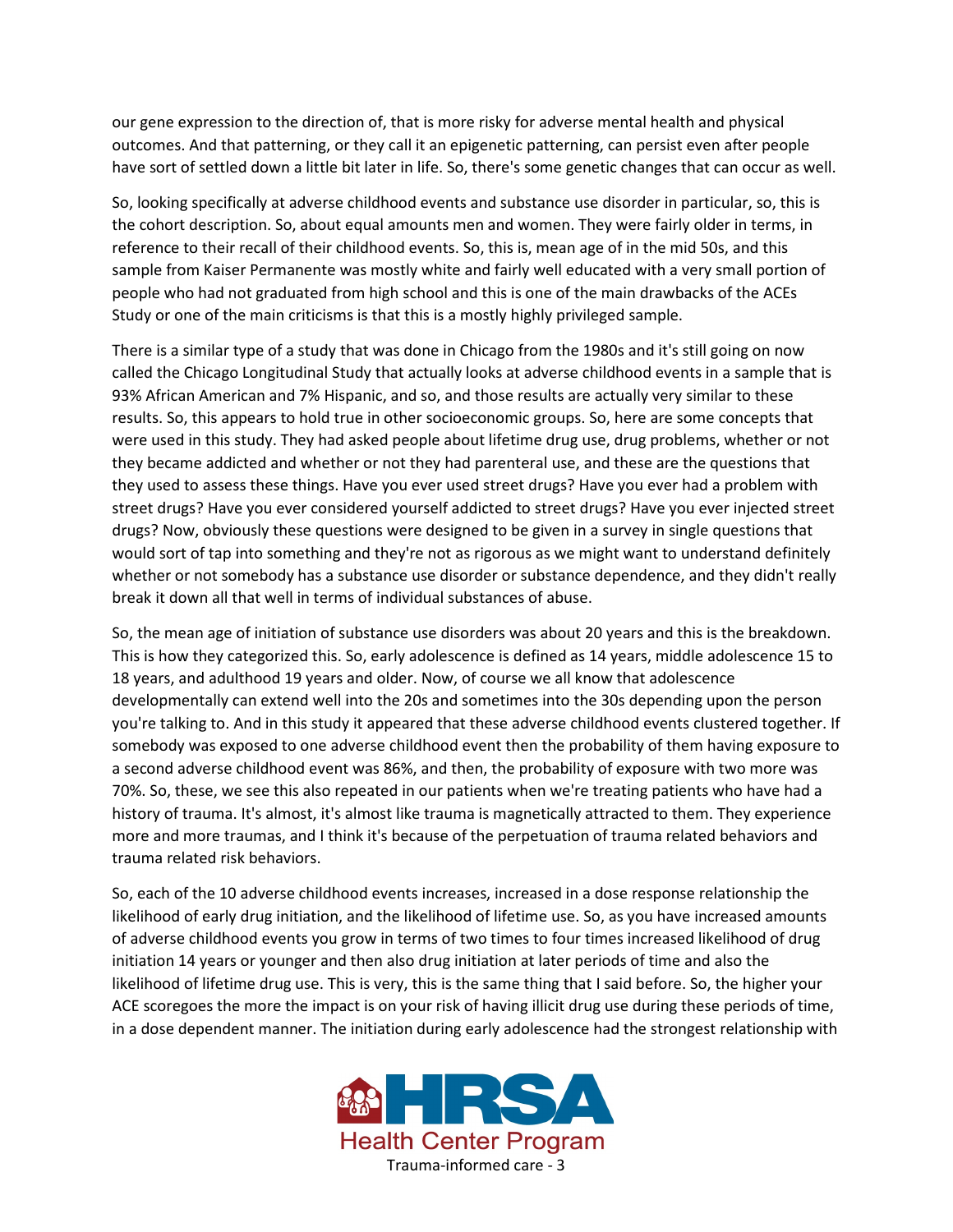the ACE score. And then for every increase in the number of ACEs the likelihood of initiation of illicit drug use increased by, and here's the amounts that they increased by depending upon the time period.

So, each time that you had one more adverse childhood events your likelihood of initiating drug use before the age of 14 increased by 40%, and you can see the sort of the influence of ACEs diminished when you're considering initiation of drug use at later ages. So, ACE score also increased the likelihood in a dose response manner of ever having drug problems, ever being addicted to drugs, or ever injecting drugs, and that with each increase in the ACE score there was a 30 to 40% increase in each of these problematic drug related behaviors. So, here's the, if you look at it a different way, so what percent, proportion of a population, if you take that slice of people who have experienced at least one adverse childhood event, what percentage of those will develop each of the following problems due to that exposure? This is the attributable risk fraction. So, about 56% of them will ever have had a drug problem. 63% of them will ever have been addicted to illicit drugs. This kind of doesn't make a little, much sense 'cause if you have addiction to illicit drugs you probably should have a drug problem as well, and then 64% ever using parenteral drugs. Suffice it to say that if you have one or more ACE your chances of having a drug problem are quite high.

So, the ACEs study along with other investigations into the impact of trauma on substance use had led to what we call trauma informed treatment, or trauma informed care. And trauma informed treatment looks at addiction as a trauma related disorder, and looks at unrecognized adverse childhood events as a major determinant of who develops addiction and who does not develop addiction, and recognizes that people may be seeking emotional comfort or treatment of intense emotional states using substances of abuse. This is the sort of old self medicating hypothesis and I think, I wouldn't necessarily say self medicating because medicating implies that there's a therapeutic benefit. I would say that they're utilizing substances to soothe emotions and they're getting caught in the adverse effects of that self soothing behavior.

So, and since adverse childhood events travel in clusters, if somebody has witnessed parental abuse they're more likely to have witnessed parental substance abuse, this is revealing a complex failure of family systems and also community systems that support families, and then it also recognizes that systems of oppression like war, racism, intergenerational trauma predispose people to the adverse effects of adverse childhood events. So, if we have a deeper understanding of the impact of adverse childhood events we can improve our ability to use some key aspects of motivational interviewing. So, this is one example of trauma informed treatment. So it may be easier for us to express empathy in motivational interview, and to express person centered care in motivational interview.

You know, working with people who have substance use disorders and substance use disorder related behaviors can be quite frustrating sometimes, and it can be difficult to maintain that empathy and maintain that person centered care, and if we can recall that this person probably has experienced a lot of trauma it may help to support our empathy in person centered care. Another example of trauma informed treatment is what's called Seeking Safety. Oh, that gets, we get to the next, that gets, that comes next. This is just the outline of sort of trauma informed programs or trauma informed systems of care. So trauma informed systems of care realize the widespread impact of trauma and understand potential paths for recovery.

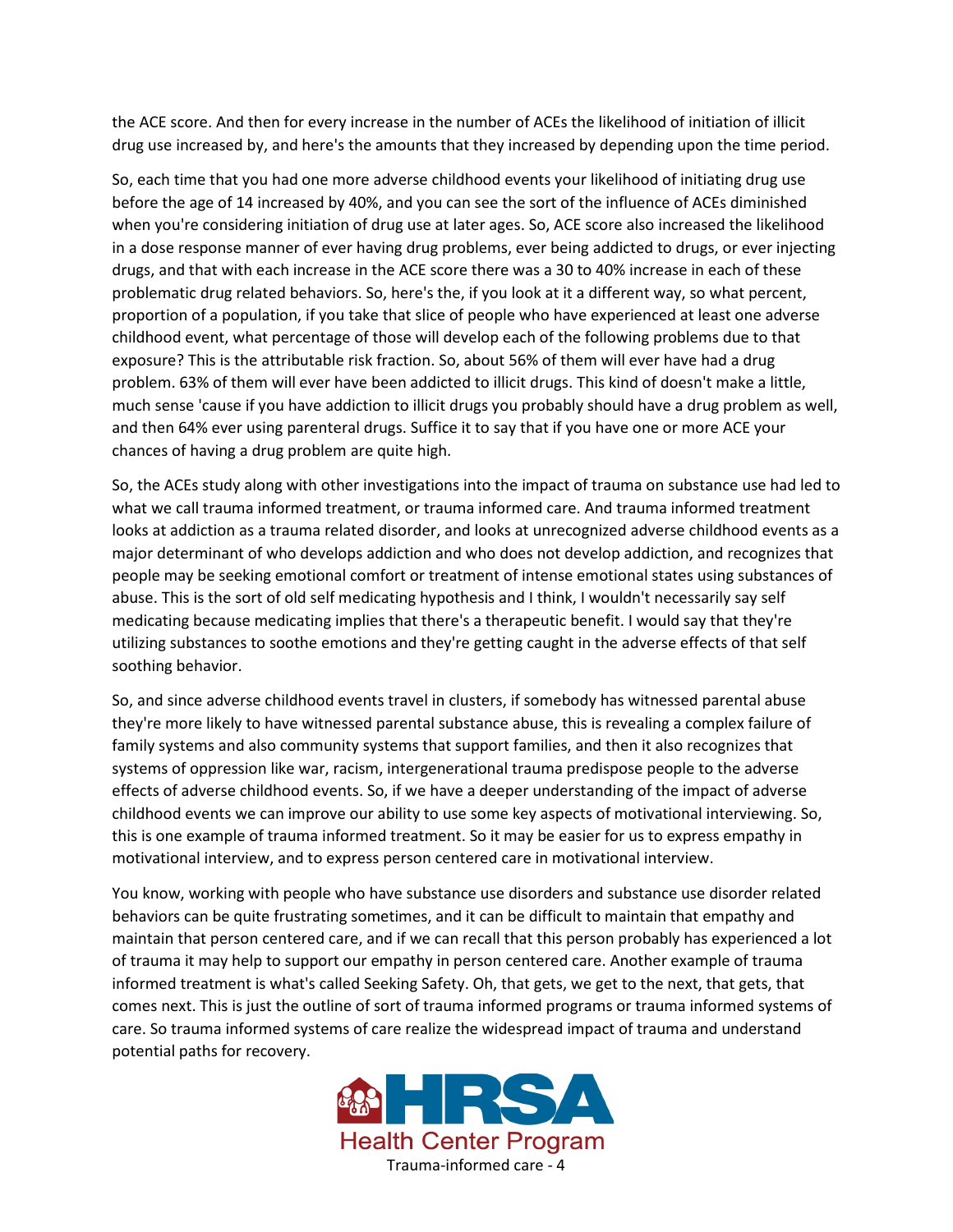So, trauma informed treatment. They recognize signs and symptoms of trauma in patients such as signs of PTSD or emotional dysregulation, personality disorders, burn out, substance use disorders, and then recognize that as a manifestation of trauma. These systems respond by fully integrating knowledge about trauma into policies, procedures, and practices to try to resist re traumatization. So, an example of re traumatization in substance use disorder treatment would be if you're seeing a provider who scolds you and kicks you out of the practice because you have a substance use disorder. So that's an example of a re traumatization that we can prevent by taking a more motivational interviewing and harm reduction approach to the patient. So, SAMHSA recommends that trauma specific interventions recognize the survivor's need primarily to be respected, informed, connected, and hopeful regarding their own recovery. And again, this isn't, this isn't, these are key to MI as well, to motivational interviewing as well.

It's amazing when you're working, one of the most amazing things that can happen when you're working with people who have a substance use disorder is when you demonstrate that respect, that willingness to educate your patient, and that attitude of hopefulness. The patients who have these substance use disorders can experience a remarkable sort of transformation even before your eyes. They can, they can, you'll see the change in their face oftentimes as you treat them in these respectful ways, and they, they sort of settle into the treatment. It's actually quite remarkable to see.

SAMHSA recommends that trauma specific interventions recognize the interrelation between trauma and symptoms of trauma including all these manifestations, and then the need to work in a collaborative way with survivors of trauma, family and friends of survivors of trauma, so educating your patient's family and friends and loved ones about the impacts of trauma, and other human agencies, human services agencies, to empower survivors and patients. So, this would be correlating, coordinating closely with human service agencies that focus on housing and focus on income support, focus on food support to make sure that you're supporting the patient's basic needs in a trauma informed way, with dignity is, I think that's the real key.

So, Seeking Safety is another example of a trauma informed treatment. This is an evidence based treatment that was developed in the 1990s with funding from NIDA. It addresses both trauma and addictions in a group or individual therapy setting and has been implemented across many different populations including people who are homeless, people on the criminal justice system, people who have experienced domestic violence, people with severe mental illness, veterans. With regard to a treatment of PTSD, Seeking Safety is superior to no treatment and appears to be non inferior or possibly indistinguishable from other forms of trauma informed treatment, like EMDR and trauma focused psychotherapy approaches.

So, trauma informed treatment, Seeking Safety key principles here are helping patients to attain safety in relationships, thinking, behaviors, and emotions. So, the focus here is on safety and the focus here is on helping them to understand what a safe relationship is, helping them to understand what kinds of thinking and behaviors are likely to lead to more safety and likely to lead to less safety, and this is trying to rehabilitate the lost learning that they did not get in childhood about what is a safe relationship, what is not a safe relationship, what's a safe behavior, what's not a safe behavior, what emotions are destructive, what emotions are healthy.